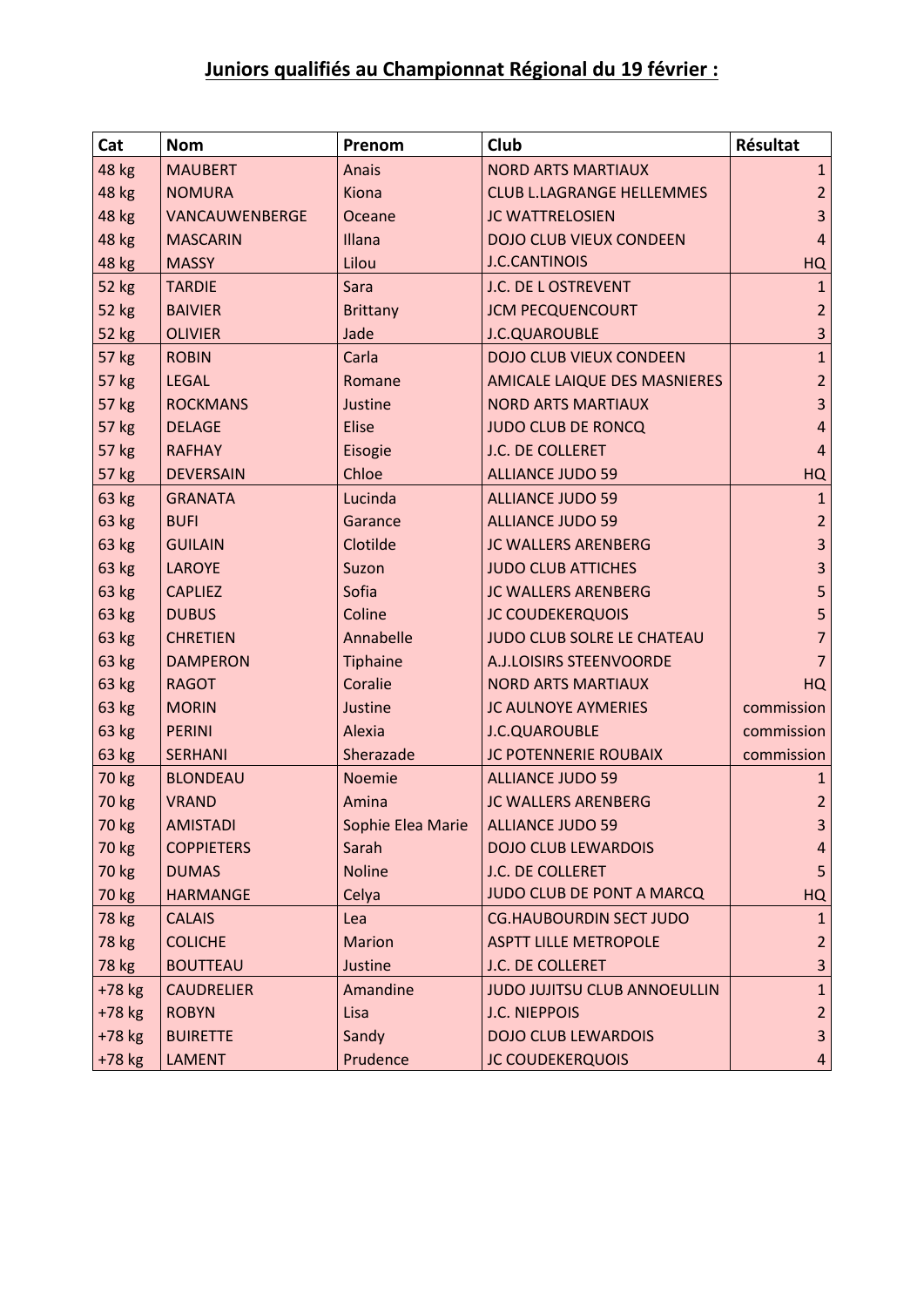| 55 kg        | LE BOURHIS          | Henri                 | DOJO CLUB WASQUEHAL         | $\mathbf{1}$            |
|--------------|---------------------|-----------------------|-----------------------------|-------------------------|
| 55 kg        | <b>WALLE</b>        | Remy                  | OSML/SRLD JUDO              | $\overline{2}$          |
| 55 kg        | <b>BOUDIA</b>       | Amine                 | <b>JC WATTRELOSIEN</b>      | $\overline{\mathbf{3}}$ |
| 55 kg        | <b>GHALIB</b>       | Abderrahmman          | DOJO CLUB WASQUEHAL         | $\overline{\mathbf{3}}$ |
| 55 kg        | <b>JOLY</b>         | Jules                 | <b>JUDO CLUB DE RONCQ</b>   | 5                       |
| 55 kg        | <b>MELK</b>         | Abderrahmane          | <b>JC AULNOYE AYMERIES</b>  | 5                       |
| 55 kg        | <b>BULTEZ</b>       | Paul                  | JUDO CLUB DE FECHAIN        | $\overline{7}$          |
| 55 kg        | <b>CORDONNIER</b>   | <b>Pierre Antoine</b> | J.C.GONDECOURT              | 7                       |
| 55 kg        | <b>AIT SAID</b>     | Haytem                | <b>ALLIANCE JUDO 59</b>     | commission              |
| 55 kg        | <b>AZZI</b>         | Maidine               | <b>JUDO CLUB NEUVILLE</b>   | commission              |
| 55 kg        | <b>DAVOINE</b>      | Nathanael             | J.C. DE COLLERET            | commission              |
| 55 kg        | <b>REMY</b>         | <b>Bastien</b>        | JUDO CLUB AS ANZIN          | commission              |
| 60 kg        | <b>LEDEE</b>        | Nathan                | DOJO CLUB WASQUEHAL         | 1                       |
| 60 kg        | <b>DUCOULOMBIER</b> | Amaury                | DOJO CLUB WASQUEHAL         | $\overline{a}$          |
| 60 kg        | <b>GUSTIN</b>       | Gautier               | <b>JUDO CLUB ATTICHES</b>   | $\overline{\mathbf{3}}$ |
| <b>60 kg</b> | <b>MEFTALI</b>      | Yanis                 | <b>ALLIANCE JUDO 59</b>     | $\overline{\mathbf{3}}$ |
| 60 kg        | AMER-OUALI          | Adam                  | <b>ALLIANCE JUDO 59</b>     | 5                       |
| 60 kg        | <b>DESCAMPS</b>     | Antoine               | J.C.GONDECOURT              | 5                       |
| 60 kg        | <b>DAVID</b>        | Louis                 | J.C.QUAROUBLE               | $\overline{7}$          |
| 60 kg        | <b>DUFOUR</b>       | Mathéo                | <b>SMPS DUNKERQUE</b>       | $\overline{7}$          |
| 60 kg        | <b>KHERZANE</b>     | Nahel                 | DOJO CLUB WASQUEHAL         | HQ                      |
| 60 kg        | <b>BELGHERBI</b>    | <b>Bilal</b>          | <b>NORD ARTS MARTIAUX</b>   | HQ                      |
| 60 kg        | D OLIVEIRA REZENDE  | Enzo                  | <b>JC WALLERS ARENBERG</b>  | commission              |
| <b>60 kg</b> | <b>ROMERO</b>       | Lucas                 | <b>DOJO CLUB LEWARDOIS</b>  | commission              |
| 66 kg        | <b>BOUNOUA</b>      | Jaoued                | JC OMNISPORTS DE ROUBAIX    | 1                       |
| 66 kg        | <b>GUSTIN</b>       | Leo                   | <b>JUDO CLUB ATTICHES</b>   | $\overline{2}$          |
| 66 kg        | <b>KOMA</b>         | Floryan               | <b>ALLIANCE JUDO 59</b>     | $\overline{\mathbf{3}}$ |
| 66 kg        | <b>MUKHAMEDOV</b>   | Alim                  | <b>ALLIANCE JUDO 59</b>     | $\overline{\mathbf{3}}$ |
| 66 kg        | <b>DRELON</b>       | Anthony               | <b>JC WALLERS ARENBERG</b>  | 5                       |
| 66 kg        | <b>JORDY</b>        | Ael                   | JC SAINGHIN EN MELANTOIS    | 5                       |
| 66 kg        | <b>DEGAIN</b>       | Jules                 | DOJO CLUB VIEUX CONDEEN     | 7                       |
| 66 kg        | <b>DORP</b>         | Enzo                  | <b>JC COUDEKERQUOIS</b>     | 7                       |
| 66 kg        | <b>RACINE</b>       | Quentin               | <b>JC COUDEKERQUOIS</b>     | HQ                      |
| 66 kg        | <b>FALL</b>         | Omar                  | JC OMNISPORTS DE ROUBAIX    | HQ                      |
| 66 kg        | <b>LEVEQUE</b>      | Loic                  | <b>JUDO CLUB LANDRECIES</b> | commission              |
| 66 kg        | <b>PARDAL</b>       | <b>Baptiste</b>       | <b>JUDO CLUB DE CAMBRAI</b> | commission              |
| 73 kg        | <b>BELGHERBI</b>    | Jawad                 | JC OMNISPORTS DE ROUBAIX    | 1                       |
| 73 kg        | <b>FABRE</b>        | Theo                  | <b>JC LA MADELEINE</b>      | $\overline{2}$          |
| 73 kg        | <b>MOROUCHE</b>     | Soheil                | J.C. DE L OSTREVENT         | $\overline{\mathbf{3}}$ |
| 73 kg        | <b>WICKERS</b>      | Sacha                 | JUDO CLUB QUESNOY SUR DEULE | $\mathsf 3$             |
| 73 kg        | <b>RUFFELAERE</b>   | Loic                  | <b>DOJO MERVILLOIS</b>      | 5                       |
| 73 kg        | <b>PAGNIEZ</b>      | Yannick               | <b>JUDO CLUB LANDRECIES</b> | 5                       |
| 73 kg        | <b>BOUDIA</b>       | Achour                | <b>JC WATTRELOSIEN</b>      | 7                       |
| 73 kg        | <b>DEMONT</b>       | Amin                  | <b>JC AULNOYE AYMERIES</b>  | 7                       |
| 73 kg        | <b>AARAO</b>        | Alexandre             | <b>ALLIANCE JUDO 59</b>     | HQ                      |
| 73 kg        | <b>EL HIRECH</b>    | Youssef               | <b>JAK LAMBERSART</b>       | HQ                      |
| 73 kg        | <b>CLOUTIER</b>     | Axel                  | JC SAINGHIN EN MELANTOIS    | HQ                      |
| 73 kg        | <b>BAUDELET</b>     | Erwann                | <b>JUDO CLUB LANDRECIES</b> | HQ                      |
| 73 kg        | <b>BELLAHCENE</b>   | Soulaymane            | <b>JC COUDEKERQUOIS</b>     | commission              |